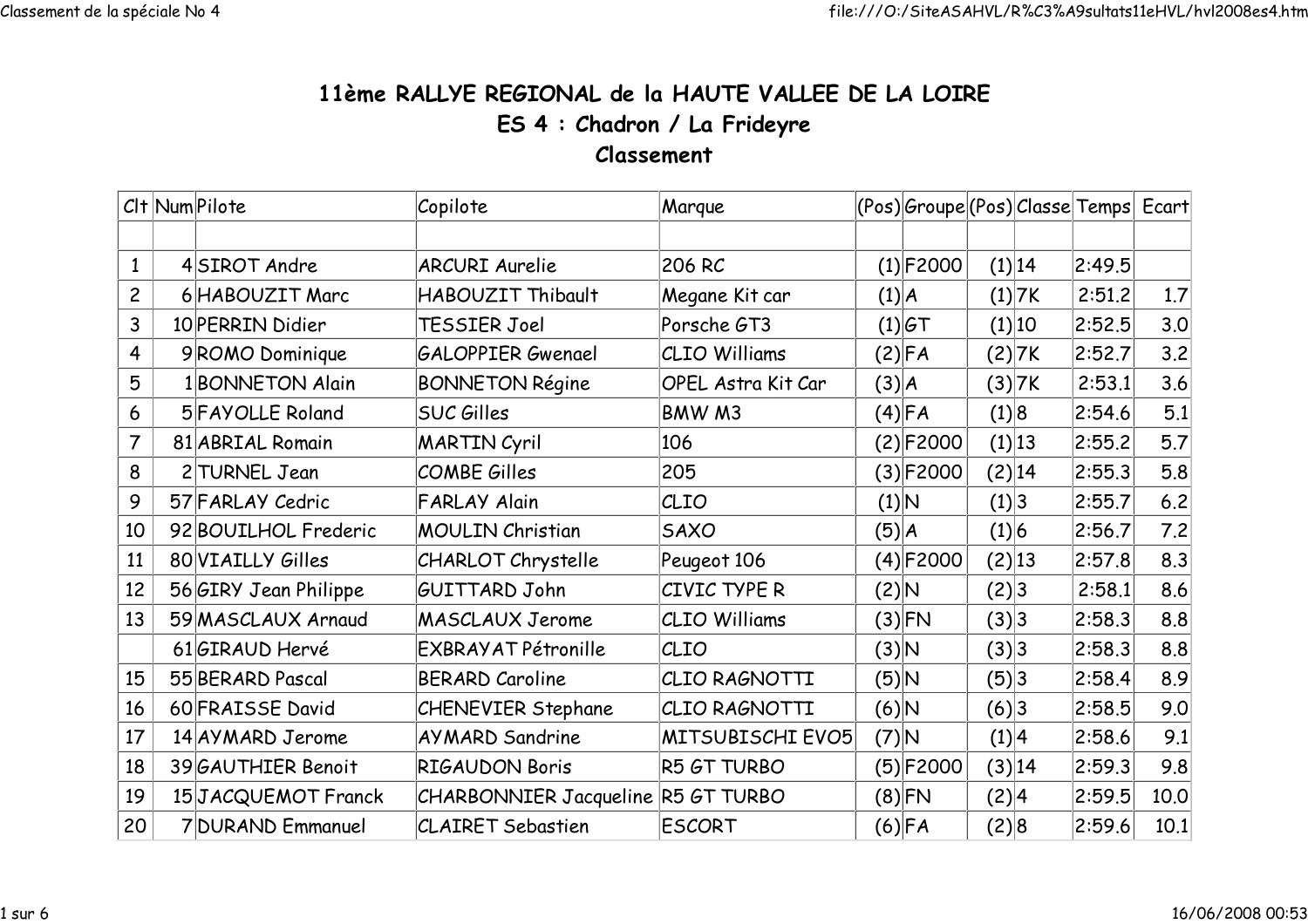| 21 | 58 ROBERT emeric        | <b>LANDON Maxime</b>       | CLIO RAGNOTTI       | $(9)$ N       |              | (7) 3    |        | 3:01.8 | 12.3 |
|----|-------------------------|----------------------------|---------------------|---------------|--------------|----------|--------|--------|------|
| 22 | 43 ARAUD Christian      | <b>MONTMEA Patrick</b>     | <b>BMW 320i</b>     |               | $(6)$ F2000  |          | (4) 14 | 3:02.3 | 12.8 |
| 23 | 79 ABRIAL Stephane      | <b>MARIE Daniel</b>        | 205                 |               | (7)F2000     | (3) 13   |        | 3:03.1 | 13.6 |
| 24 | 98 TURNEL Jean François | <b>TONY Eric</b>           | <b>SAXO</b>         | $(10)\vert N$ |              | (1) 2    |        | 3:03.3 | 13.8 |
| 25 | 90 MAUREL Richard       | <b>DELAYGUE Sandy</b>      | 106 S16             | (7) A         |              | (2) 6    |        | 3:03.4 | 13.9 |
|    | 103 PEYROCHE Nicolas    | <b>FOURNIER Sebastien</b>  | 106 165             | $(11)\vert N$ |              | (2) 2    |        | 3:03.4 | 13.9 |
| 27 | 96 SEGEALET Landry      | <b>SEGEALET Fabien</b>     | <b>SAXO</b>         | $(12)$ N      |              | (3) 2    |        | 3:03.5 | 14.0 |
| 28 | 45 MARREL Thierry       | <b>BONNET Vanessa</b>      | Peugeot 306 S16     |               | $(8)$ FA     | (1) 7    |        | 3:03.7 | 14.2 |
| 29 | 27 MONTEILHET Gregory   | <b>MONTEILHET Anthony</b>  | CLIO                |               | (8) F2000    |          | (5) 14 | 3:04.1 | 14.6 |
| 30 | 147 DUPERAY Lionel      | <b>DUPERAY Christophe</b>  | AX GTI              | $(13)$ FN     |              | (1) 1    |        | 3:04.2 | 14.7 |
| 31 | 44 AUBOYER Johann       | <b>AUBOYER Gabriel</b>     | RENAULT 11 TURBO    |               | $(9)$ F2000  |          | (6) 14 | 3:04.6 | 15.1 |
| 32 | 11 DESGEORGES Philippe  | <b>DESGEORGES Laétitia</b> | <b>SUBARU</b>       | $(9)$ $A$     |              | (3) 8    |        | 3:05.3 | 15.8 |
| 33 | 38 PERRAUD Maurice      | <b>PERRAUD Fiona</b>       | <b>Renault Clio</b> |               | $(10)$ F2000 |          | (7) 14 | 3:05.5 | 16.0 |
|    | 111 MATHON Henri        | <b>BEDAGUE Rene</b>        | RALLYE <sub>3</sub> |               | $(10)$ F2000 |          | (1) 12 | 3:05.5 | 16.0 |
| 35 | 78 BUISSON Aurelien     | VALLENET Jérôme            | <b>SAXO</b>         |               | $(12)$ F2000 | $(4)$ 13 |        | 3:05.6 | 16.1 |
| 36 | 145 TUCOULAT Vincent    | TUCOULAT Alexandre         | 205 RALLYE          | $(14)$ FN     |              | (2) 1    |        | 3:05.7 | 16.2 |
| 37 | 67 SEGUY Martial        | <b>ESTIVAL Franck</b>      | PEUGEOT 206         |               | $(13)$ F2000 |          | (5) 13 | 3:05.8 | 16.3 |
| 38 | 77 ROCHE Frédéric       | <b>COMBE Ludovic</b>       | Peugeot 205 GTI     |               | $(14)$ F2000 | $(6)$ 13 |        | 3:06.0 | 16.5 |
| 39 | 106 FLEURY Alain        | <b>BARDOUX Pauline</b>     | Peugeot 205 GTI     |               | $(15)$ F2000 |          | (2) 12 | 3:06.5 | 17.0 |
| 40 | 19 PERRUSSEL Stephane   | <b>ALLIBERT Cyril</b>      | R5 GT TURBO         | $(15)$ FN     |              | (3) 4    |        | 3:06.6 | 17.1 |
|    | 102 COUDERT Alexandre   | <b>DEBOND Stéphane</b>     | PEUGEOT 106 S16     | $(15)$ FN     |              | (4) 2    |        | 3:06.6 | 17.1 |
|    | 128 PEYRACHE Fabrice    | PORTE Thierry              | Peugeot 205 rallye  | $(10)$ FA     |              | (1) 5    |        | 3:06.6 | 17.1 |
| 43 | 117 BERNARD Michel      | <b>REOCREUX Alain</b>      | RALLYE <sub>3</sub> |               | $(16)$ F2000 | (3) 12   |        | 3:06.8 | 17.3 |
|    | 135 GALOP Nicolas       | <b>BISCOP Lucien</b>       | AX GTI              | $(17)$ FN     |              | (3) 1    |        | 3:06.8 | 17.3 |
| 45 | 42 ROUCHOUSE Franck     | <b>MERCHIONNE Stephane</b> | <b>BMW 320i</b>     |               | $(17)$ F2000 |          | (8) 14 | 3:06.9 | 17.4 |
| 46 | 137 ORIOL Jean Marie    | <b>GIRARD Benoit</b>       | AX GTI              | $(18)$ FN     |              | (4) 1    |        | 3:07.3 | 17.8 |
| 47 | 89 REBOUL Jean Régis    | <b>FOMBARON Emilie</b>     | 106                 | $(11)$ FA     |              | (3) 6    |        | 3:07.7 | 18.2 |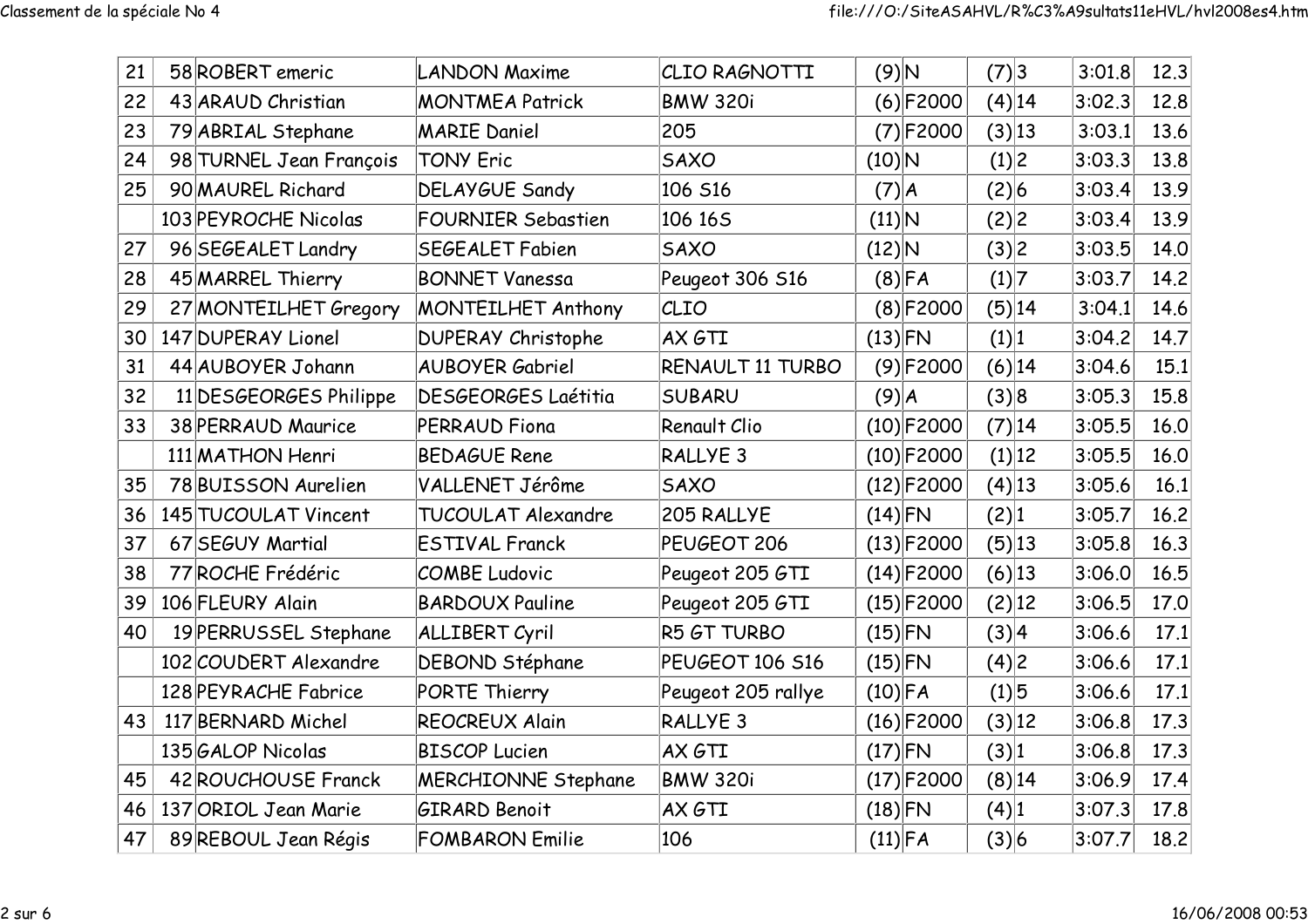| 48 | 118 MALLET Thierry     | <b>DEGACHE Mickael</b>              | RALLYE <sub>2</sub> | $(18)$ F2000 | $(4)$ 12   | 3:08.7 | 19.2 |
|----|------------------------|-------------------------------------|---------------------|--------------|------------|--------|------|
| 49 | 28 REYNARD Philippe    | <b>CARRET Pierre Jean</b>           | <b>BMW 320</b>      | $(19)$ F2000 | $(9)$ 14   | 3:09.0 | 19.5 |
| 50 | 87 DESGEORGES David    | <b>ROUDIL Mickael</b>               | 206 XS              | (12) A       | (1) 6K     | 3:09.1 | 19.6 |
| 51 | 129 COMBE Fabien       | <b>ROBERT Jean Philippe</b>         | CITROEN AX SPORT    | $(13)$ FA    | $(2)$ 5    | 3:09.2 | 19.7 |
| 52 | 105LYOTARD Eric        | <b>BOISSY Laurence</b>              | CITROEN SAXO VTS    | $(19)$ N     | (5) 2      | 3:09.9 | 20.4 |
| 53 | 104 EXBRAY AT Robert   | EXBRAYAT Jérome                     | <b>SAXO</b>         | $(20)$ N     | (6) 2      | 3:10.1 | 20.6 |
| 54 | 24 FAYOLLE Florian     | <b>BAYARD Anthony</b>               | R5 GT TURBO         | $(20)$ F2000 | (10) 14    | 3:10.2 | 20.7 |
| 55 | 52 BENNASAR Michel     | <b>JULIEN Sébastien</b>             | CLIO RAGNOTTI       | $(21)$ N     | (8) 3      | 3:10.3 | 20.8 |
| 56 | 75 VEY Remy            | <b>MIRMAND Jeremy</b>               | 205                 | $(21)$ F2000 | (7) 13     | 3:10.4 | 20.9 |
|    | 130 ARGAUD Cedric      | <b>HERITIER Gaethan</b>             | 106 XSI             | $(14)$ FA    | (3) 5      | 3:10.4 | 20.9 |
| 58 | 95 BERARD Roland       | <b>GIUEL Julien</b>                 | SAXO                | $(22)$ N     | (7) 2      | 3:11.0 | 21.5 |
| 59 | 120 COURRIOL Pascal    | <b>PUGNERE Marina</b>               | 106                 | (22) F2000   | (5) 12     | 3:11.1 | 21.6 |
| 60 | 36 PEPIN Bernard       | <b>COINDE Ludovic</b>               | R5 GT TURBO         | $(23)$ F2000 | (11) 14    | 3:11.2 | 21.7 |
| 61 | 91 CARROT Jeremie      | <b>BERGERON Florent</b>             | <b>SAXO</b>         | (15) A       | (4) 6      | 3:11.7 | 22.2 |
|    | 144 GRAND Sylvain      | <b>DUCRAY Pauline</b>               | <b>AX SPORT</b>     | $(23)$ FN    | (5) 1      | 3:11.7 | 22.2 |
| 63 | 21 VOLLE Cyril         | <b>ASTIER Marie Ange</b>            | R5 GT Turbo         | $(24)$ FN    | (4) 4      | 3:12.0 | 22.5 |
| 64 | 146 FOURNIER Frederic  | <b>MARSAUD Vincent</b>              | <b>POLO</b>         | $(25)$ N     | (6) 1      | 3:12.4 | 22.9 |
| 65 | 149 BERARD Romain      | PISSIS Eric                         | 205 RALLYE          | $(24)$ F2000 | (1) 11     | 3:12.8 | 23.3 |
| 66 | 127 ABRIAL Anthony     | CONDON Gaëtan                       | Peugeot 106 Rallye  | $(16)$ FA    | $(4)$ 5    | 3:13.0 | 23.5 |
| 67 | 29 MEZOUAR Mohamed     | PAGE Mickaël                        | GOLF                | $(25)$ F2000 | $(12)$  14 | 3:13.1 | 23.6 |
|    | 48 DURET Eric          | <b>COLOMBAN Cedric</b>              | CLIO                | $(17)$ FA    | (2) 7      | 3:13.1 | 23.6 |
|    | 142 CHAMBRON Gregory   | <b>ROUCHON Sylvain</b>              | AX GTI              | $(26)$ FN    | (7) 1      | 3:13.1 | 23.6 |
| 70 | 26 CHAREYRON Clément   | BERNARD Pierre AlexandreR5 GT TURBO |                     | $(26)$ F2000 | (13) 14    | 3:13.2 | 23.7 |
| 71 | 73 VEYRAC Jerome       | <b>VALOUR Christophe</b>            | 106                 | $(27)$ F2000 | $(8)$ 13   | 3:13.4 | 23.9 |
| 72 | 100 TOURNEBIZE Mathieu | <b>TAVERNIER Laurent</b>            | PEUGEOT 106 S16     | $(27)$ FN    | (8) 2      | 3:13.6 | 24.1 |
| 73 | 53 PHILIS Steeves      | <b>CHARVOLINGuy</b>                 | CIVIC               | $(28)$ N     | (9)3       | 3:14.5 | 25.0 |
| 74 | 18 MOURY Frédéric      | VASSEL José                         | R5 GT TURBO         | $(29)$ FN    | (5) 4      | 3:15.2 | 25.7 |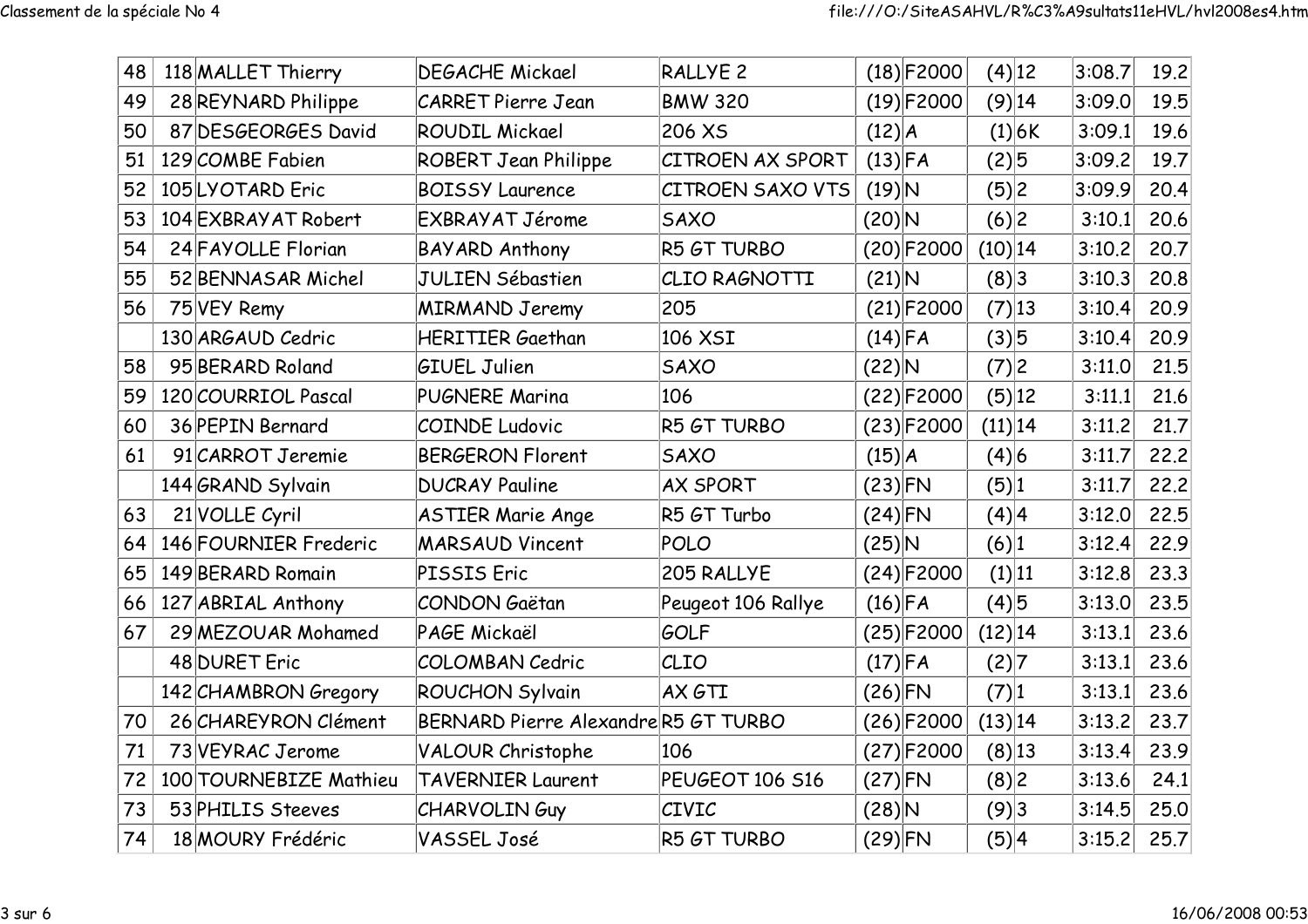|     |                                               | 84 MOUTTET Mathieu     | <b>MOUTTET Guillaume</b> | CLIO                | $(28)$ F2000 | $(9)$ 13   | 3:15.2 | 25.7 |
|-----|-----------------------------------------------|------------------------|--------------------------|---------------------|--------------|------------|--------|------|
| 76  |                                               | 49 BONTEMPS Bertrand   | <b>BOURAT Sébastien</b>  | Peugeot 306 GTI 16s | $(18)$ FA    | (3) 7      | 3:15.4 | 25.9 |
| 77  |                                               | 113 CHIPIER Sébastien  | <b>VACHER Venceslas</b>  | AX GTI              | $(29)$ F2000 | $(6)$  12  | 3:15.5 | 26.0 |
| 78  | 51 LIMOUZIN Laurent<br><b>COMBIER Laurent</b> |                        | CLIO <sub>165</sub>      | $(30)$ FN           | (10) 3       | 3:16.5     | 27.0   |      |
|     |                                               | 139 BERARD David       | <b>DESSALCES Armand</b>  | 205                 | $(30)$ FN    | (8) 1      | 3:16.5 | 27.0 |
| 80  |                                               | 69 ROCHETIN Emmanuel   | <b>GIDON Julien</b>      | 205                 | $(30)$ F2000 | $(10)$ 13  | 3:16.8 | 27.3 |
| 81  |                                               | 107 FIASSION Antoine   | <b>FIASSION Roland</b>   | 106 XSI             | $(31)$ F2000 | (7) 12     | 3:17.0 | 27.5 |
| 82  |                                               | 97 VIGNAL Vincent      | <b>CHAPUIS Jordan</b>    | 106                 | $(32)$ FN    | (9)2       | 3:17.1 | 27.6 |
| 83  |                                               | 94 FAYOLLE Maxime      | <b>BONNARD Alexandre</b> | Peugeot 205         | $(33)$ FN    | (10) 2     | 3:17.2 | 27.7 |
| 84  |                                               | 25 DI VINCENZO Cedric  | PIRES Philippe           | R5 GT TURBO         | $(32)$ F2000 | $(14)$  14 | 3:17.6 | 28.1 |
| 85  |                                               | 46 PETITPA Francisque  | <b>ROLHION Rémi</b>      | Renault MEGANE      | $(19)$ $A$   | (4) 7      | 3:18.0 | 28.5 |
|     |                                               | 150 ROUDIL Nicolas     | LYOTARD Raphael          | 205                 | $(33)$ F2000 | (2) 11     | 3:18.0 | 28.5 |
| 87  |                                               | 110 PRAT Anthony       | <b>BOYER Bernard</b>     | 106 Rallye          | $(34)$ F2000 | (8) 12     | 3:18.3 | 28.8 |
| 88  |                                               | 76 MAGAR Anthony       | <b>FAURE Michael</b>     | Peugeot 205 GTI     | $(35)$ F2000 | (11) 13    | 3:18.5 | 29.0 |
| 89  |                                               | 70 PERROUX Julien      | GARCIA Aurelie           | 106 S 16            | $(36)$ F2000 | $(12)$  13 | 3:18.7 | 29.2 |
| 90  |                                               | 74 BERTHET Eric        | <b>BROSSAT Sébastien</b> | Visa GTI            | $(37)$ F2000 | (13) 13    | 3:18.8 | 29.3 |
|     |                                               | 131 MOUNIER Michael    | <b>BERNE Geraldine</b>   | 205 RALLYE          | $(20)$ FA    | (5) 5      | 3:18.8 | 29.3 |
| 92  |                                               | 108 PITAVAL Yvon       | GOUTAGNY Anthony         | TALBOT SAMBA        | $(38)$ F2000 | $(9)$ 12   | 3:19.3 | 29.8 |
| 93  |                                               | 17 SAGNARD Yvan        | <b>MEVIAL Aurelie</b>    | R5 GT TURBO         | $(34)$ FN    | (6) 4      | 3:19.9 | 30.4 |
| 94  |                                               | 99 TRANCHANT Herve     | LAPALUS Andre            | CIVIC               | $(35)$ FN    | (11) 2     | 3:20.2 | 30.7 |
|     |                                               | 141 DUCLAUX Maxime     | DE SAUSA Chrystele       | 205 RALLYE          | $(35)$ FN    | (9) 1      | 3:20.2 | 30.7 |
| 96  |                                               | 34 DORY Nicolas        | DORY Cyril               | CLIO                | $(39)$ F2000 | (15) 14    | 3:20.5 | 31.0 |
| 97  |                                               | 115 LEVEQUE Marc       | <b>LEVEQUE Guillaume</b> | Talbot SAMBA        | $(40)$ F2000 | $(10)$  12 | 3:20.8 | 31.3 |
| 98  |                                               | 134 ABRIAL Pierre      | COSTE Thomas             | 205 Rallye          | $(37)$ FN    | (10) 1     | 3:22.3 | 32.8 |
| 99  |                                               | 143JOUBERT Mickael     | JOUBERT Jonathan         | AX GTI              | $(38)$ FN    | (11) 1     | 3:24.2 | 34.7 |
| 100 | 85 GIBERT Christophe<br><b>BOIRON Anthony</b> |                        | 205                      | $(41)$ F2000        | $(14)$  13   | 3:25.1     | 35.6   |      |
|     |                                               | 101 133 SALETTE Franck | FATISSON Dimitri         | Peugeot 106 XSI     | $(39)$ FN    | (12) 1     | 3:25.2 | 35.7 |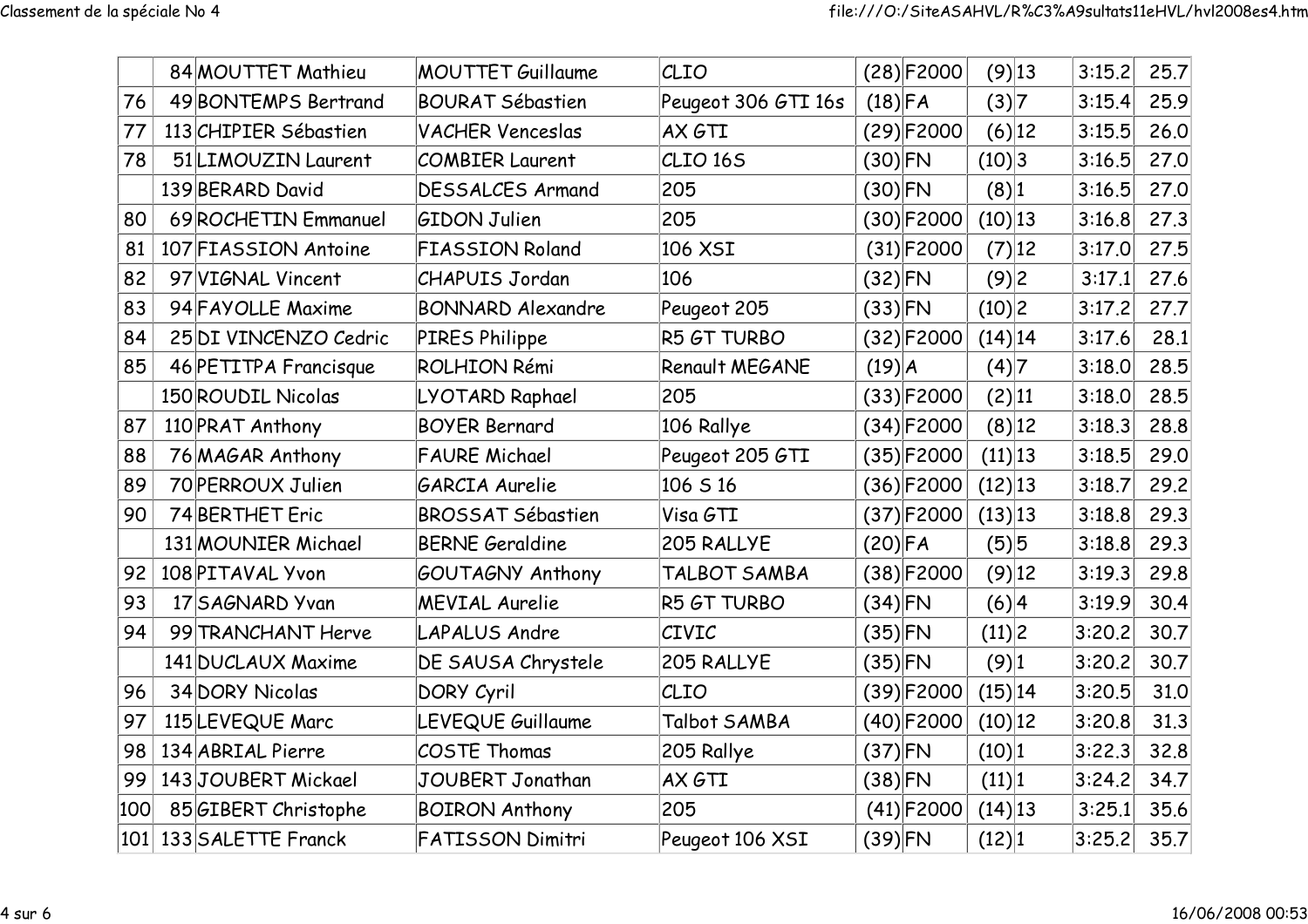| 102 |                | 35 BENY Gilles<br><b>BENY Jeremy</b>      |                            | 309 GTI 16S        | $(42)$ F2000 | $(16)$  14 | 3:25.7        | 36.2 |
|-----|----------------|-------------------------------------------|----------------------------|--------------------|--------------|------------|---------------|------|
| 103 |                | 83 CROUZET Mathieu                        | <b>CHARRE Simon</b>        | 205 GTI            | $(43)$ F2000 | $(15)$  13 | 3:25.9        | 36.4 |
|     |                | 125 LIABOT Rémy                           | <b>BEYSSON Fabienne</b>    | Peugeot 205 RALLYE | $(21)$ FA    | (6) 5      | 3:25.9        | 36.4 |
|     |                | $ 105 $ 136 MASSON Lionel                 | <b>ESTEVENON David</b>     | AX GTI             | $(40)$ FN    | (13) 1     | 3:27.2        | 37.7 |
| 106 |                | 148 VERILHAC Sebastien                    | OLLIER Guy                 | 106 Rallye         | $(41)$ FN    | (14) 1     | 3:27.3        | 37.8 |
| 107 |                | 140 BARTHELEMY Sébastien BRUCHET Mireille |                            | 205 RALLYE         | $(42)$ FN    | (15) 1     | 3:28.5        | 39.0 |
| 108 |                | 126 DECOUCHE Julien                       | <b>CHAPELIER Jean Noël</b> | Peugeot 205 rallye | $(22)$ FA    | $(1)$ 5K   | 3:28.6        | 39.1 |
| 109 |                | 30 FERRIERE Thomas                        | <b>FERRIERE Romain</b>     | 205 GTI            | $(44)$ F2000 | (17) 14    | 3:29.2        | 39.7 |
| 110 | 65 PRADIER Luc |                                           | <b>GOUGIS Bertrand</b>     | Peugeot 205 GTI    | $(45)$ F2000 | $(16)$  13 | 3:29.3        | 39.8 |
|     |                | 119 BROUILLOUX Julien                     | <b>BERGEON Marie</b>       | 205 RALLYE         | $(45)$ F2000 | (11) 12    | 3:29.3        | 39.8 |
| 112 |                | 20 FORESTIER Jean Luc                     | <b>DURAND Marie Pierre</b> | R5 GT TURBO        | $(43)$ FN    | (7) 4      | 3:30.0        | 40.5 |
| 113 |                | 82 ZMY SLOWSKI David                      | ZMYSLOWSKI Pierre          | 205 GTI            | $(47)$ F2000 | $(17)$  13 | 3:30.8        | 41.3 |
| 114 |                | 101 ROCHEDY Fabrice                       | <b>GAY Maryline</b>        | 205 GTI            | $(44)$ FN    | (12) 2     | 3:32.2        | 42.7 |
| 115 |                | 138 BERNIN Cyrille                        | CAGNIN Philippe            | <b>AX SPORT</b>    | $(45)$ FN    | (16) 1     | 3:36.0        | 46.5 |
| 116 |                | 68 REOCREUX Eric                          | REOCREUX Cedrik            | 205 GTI            | $(48)$ F2000 | $(18)$  13 | 3:40.2        | 50.7 |
| 117 |                | 72 LEBON Boris                            | <b>FONLUPT Nicolas</b>     | 106 Rallye         | $(49)$ F2000 | $(19)$ 13  | 3:42.0        | 52.5 |
| 118 |                | 66 MEZOUAR Nori                           | PITIOT Kevin               | VW GOLF GTI        | $(50)$ F2000 | $(20)$ 13  | 3:42.5        | 53.0 |
| 119 |                | 122 THOINON Sébastien                     | <b>BERT Sophie</b>         | Peugeot 104 ZS     | $(51)$ F2000 | $(12)$  12 | 3:43.6        | 54.1 |
| 120 |                | 32 PARIS David                            | ALBERELLI Yoann            | R5 GT TURBO        | $(52)$ F2000 | $(18)$  14 | 3:45.7        | 56.2 |
| 121 |                | 71 CHARROIN Ludovic                       | GARCIA Geoffrey            | 205 GTI            | $(53)$ F2000 | $(21)$  13 | 3:48.6        | 59.1 |
| 122 |                | 151 BONNEFOY Bernard                      | <b>BONNEFOY Jeremy</b>     | 104                | $(54)$ F2000 | (3) 11     | 3:58.0 1:08.5 |      |

## Absent au départ

|  | C <sub>I</sub> t Num Pilote | Copilote                | Margue | $ ({\sf Pos}) $ Groupe $ ({\sf Pos}) $ Classe |  | Temps | Ecart       |
|--|-----------------------------|-------------------------|--------|-----------------------------------------------|--|-------|-------------|
|  |                             |                         |        |                                               |  |       |             |
|  | 12 DESMARIS Karine          | BESSAIRE Coralie SIERRA |        | 'FN                                           |  |       | <b>MECA</b> |